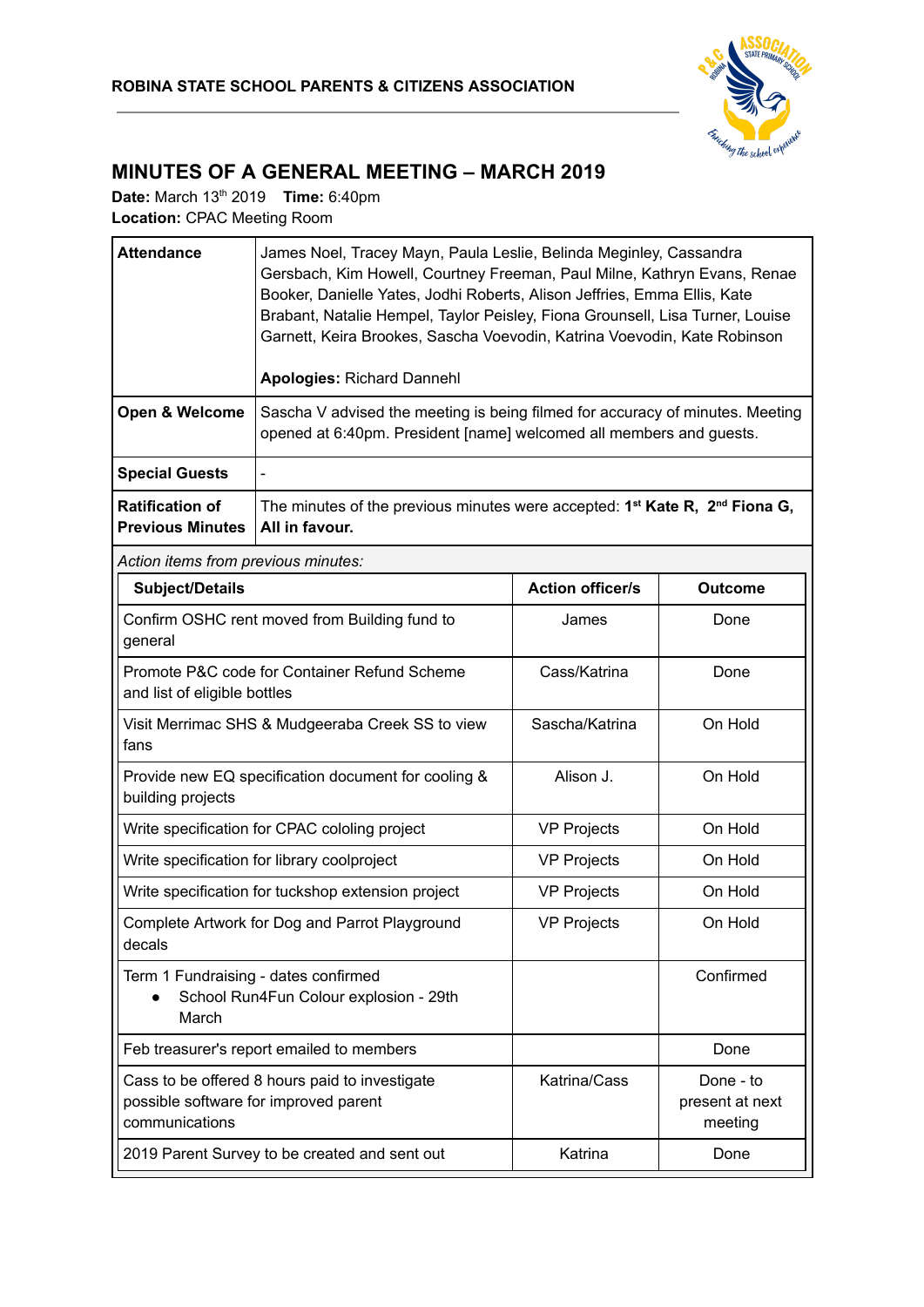## **ROBINA STATE SCHOOL PARENTS & CITIZENS ASSOCIATION**

| 2019 Volunteer Induction Process to be set up &<br>Lanyards ordered to complete it |                                                                                                                                                                                                                                                                                                                                                                                                                                                                                                                                                                                                      | Katrina                                                                                                                                                | Done |  |  |
|------------------------------------------------------------------------------------|------------------------------------------------------------------------------------------------------------------------------------------------------------------------------------------------------------------------------------------------------------------------------------------------------------------------------------------------------------------------------------------------------------------------------------------------------------------------------------------------------------------------------------------------------------------------------------------------------|--------------------------------------------------------------------------------------------------------------------------------------------------------|------|--|--|
| menu & community advised                                                           | Execution of removal of TNT ice block from tuckshop                                                                                                                                                                                                                                                                                                                                                                                                                                                                                                                                                  | Elisha                                                                                                                                                 | Done |  |  |
| Change operations manager role from casual to<br>permanent                         |                                                                                                                                                                                                                                                                                                                                                                                                                                                                                                                                                                                                      | Kate/Sascha                                                                                                                                            | Done |  |  |
| Correspondence                                                                     | Inwards<br>(Email) 2 x Formal complaints received against Louise Duncan re:<br>breach of Code of Conduct<br>(Email) Correspondence with Trish from EQ regarding parent<br>complaint over vacation care<br>(Email) Resignation of Upkar Bains<br>(Email) Glen from Adventure+ Playgrounds<br>(Email) The Clean DJs offer<br>(Email) Rod @ Fundraiser.Photo<br>(Email) Entertainment Books fundraiser<br>(Email) Kitchen Warehouse fundraiser<br>(Email) P&Cs Qld Newsletter<br>(Email) Parent of sports student requesting financial support for<br>regional sports representation<br>Outwards<br>N/A |                                                                                                                                                        |      |  |  |
|                                                                                    | Actions arising from correspondence:<br>Fiona G volunteered to prepare student financial support program<br>$\bullet$                                                                                                                                                                                                                                                                                                                                                                                                                                                                                |                                                                                                                                                        |      |  |  |
| <b>Executive Update</b>                                                            | Executive decisions since last meeting                                                                                                                                                                                                                                                                                                                                                                                                                                                                                                                                                               |                                                                                                                                                        |      |  |  |
|                                                                                    | 2 x laptops purchased for Ops Manager & amp; Secretary (\$1477 x 2)<br>Approval of seek.com advertising 3 pack for Elisha to post ads for<br>OSHC Coordinator, Tuckshop Convenor & Educators.<br>Approval of \$88 for purchase of updated QCAN Policies & Procedures<br>manual for OSHC<br>Disciplinary action against Upkar Bains regarding unapproved<br>expenditure made.                                                                                                                                                                                                                         |                                                                                                                                                        |      |  |  |
|                                                                                    | Any other completed items or updates since last meeting<br>Discussion about unapproved OSHC expenditure made by Upkar:<br>$\circ$<br>$\circ$<br>$\circ$<br>Storypark software (\$345.72/mth)<br>$\circ$<br>Equipment from MTA (\$2,413.84)<br>$\circ$<br>Updated Approved Providers on ACECQA site                                                                                                                                                                                                                                                                                                   | Deputy rostering system (\$85/mth approx)<br>Dining table for OSHC office (\$299 approved, \$399 spent)<br>Rubbish removal from Mod 2 1800Junk (\$953) |      |  |  |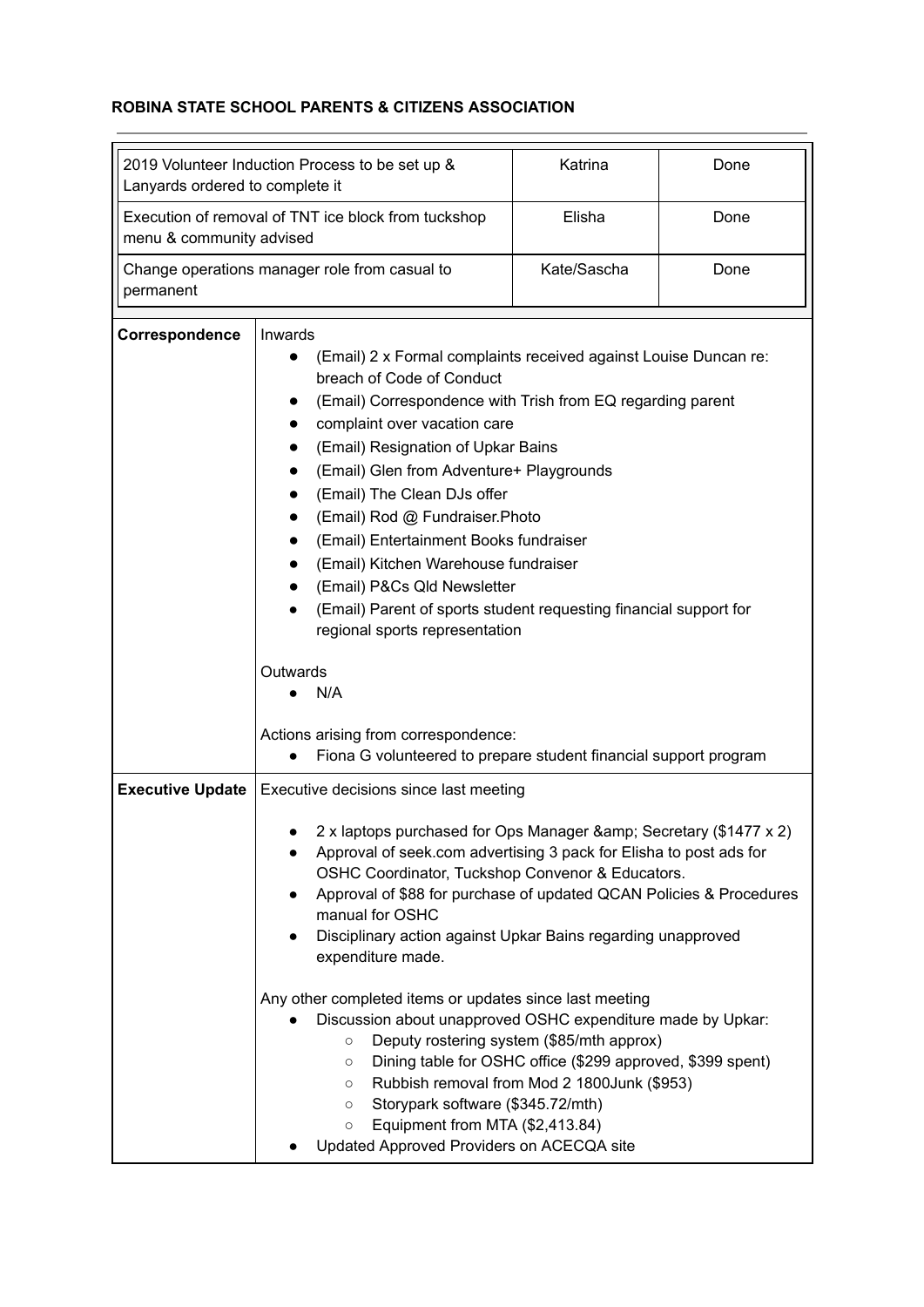## **ROBINA STATE SCHOOL PARENTS & CITIZENS ASSOCIATION**

|                                                                                                                       | Meeting with Trish from EQ regarding OSHC complaint & compliance<br>$\bullet$<br>issues<br>5 bottles of sunscreen donated by Hamilton Sunscreen, given to<br>$\bullet$<br>office and OSHC<br>$\bullet$<br>Clean Up Australia Day - funds from recycled bottles donated to<br><b>RSS</b><br>2019 P&C School Community survey results<br>$\bullet$<br>Espresso Xcellence coffee van now on site every Tuesday morning-<br>supporting Chappy Paul                           |                         |  |
|-----------------------------------------------------------------------------------------------------------------------|--------------------------------------------------------------------------------------------------------------------------------------------------------------------------------------------------------------------------------------------------------------------------------------------------------------------------------------------------------------------------------------------------------------------------------------------------------------------------|-------------------------|--|
| <b>Reports</b>                                                                                                        | Operations Report - Elisha was unable to attend. Asked to present quarterly<br>report at next meeting.                                                                                                                                                                                                                                                                                                                                                                   |                         |  |
|                                                                                                                       | Treasurers Report – presented by Kate Robinson (Attachment A).                                                                                                                                                                                                                                                                                                                                                                                                           |                         |  |
|                                                                                                                       | Principals Report tabled and delivered by Carmel B. (Attachment B) No<br>business arising.                                                                                                                                                                                                                                                                                                                                                                               |                         |  |
| <b>Fundraising</b>                                                                                                    | 7 Feb - Classroom calendars have been sent home<br>$\bullet$<br>15 Feb - Movie night event report presented (Attachment C)<br>A thank you to event sponsors (The Cow Shed and Woolworths) was<br>noted.                                                                                                                                                                                                                                                                  |                         |  |
|                                                                                                                       | Upcoming fundraising events:<br>29 Mar - Colour Explosion Run4Fun<br>Mothers Day Re-Gift-Athon<br>$\bullet$<br>8 May - Mothers Day Stall<br>18 or 25 May - Election BBQ? (Not yet called)                                                                                                                                                                                                                                                                                |                         |  |
| <b>General Business</b>                                                                                               | 2019 Parent Survey results were presented (Attachment D)<br>$\bullet$<br>Proposal to purchase Griffith Uni Suzie Scientist and Millie<br>$\bullet$<br>Mathematician home reader offer. Motion to purchase 18 sets of<br>readers for \$1200: 1st Louise G, 2nd Katrina V, All in favour.<br>Volunteer RPN coordinator needed for 2019 - No volunteers yet<br>CMS for renewal for 2019 or Employsure - on hold for next meeting<br>Thank you to Anna Jupp for the catering |                         |  |
| Action items from THIS meeting:                                                                                       |                                                                                                                                                                                                                                                                                                                                                                                                                                                                          |                         |  |
| <b>Subject/Details</b>                                                                                                |                                                                                                                                                                                                                                                                                                                                                                                                                                                                          | <b>Action officer/s</b> |  |
| Purchase Griffith Uni readers                                                                                         |                                                                                                                                                                                                                                                                                                                                                                                                                                                                          | Louise G                |  |
| Compare CMS & Employsure                                                                                              |                                                                                                                                                                                                                                                                                                                                                                                                                                                                          | Katrina V               |  |
| Present options for RPN / Parent Communication tool at next meeting                                                   |                                                                                                                                                                                                                                                                                                                                                                                                                                                                          | Katrina V               |  |
| Fiona G<br>Creation of financial support program for students achieving regional,<br>state or national representation |                                                                                                                                                                                                                                                                                                                                                                                                                                                                          |                         |  |
| New member<br>applications                                                                                            | No applications received.                                                                                                                                                                                                                                                                                                                                                                                                                                                |                         |  |